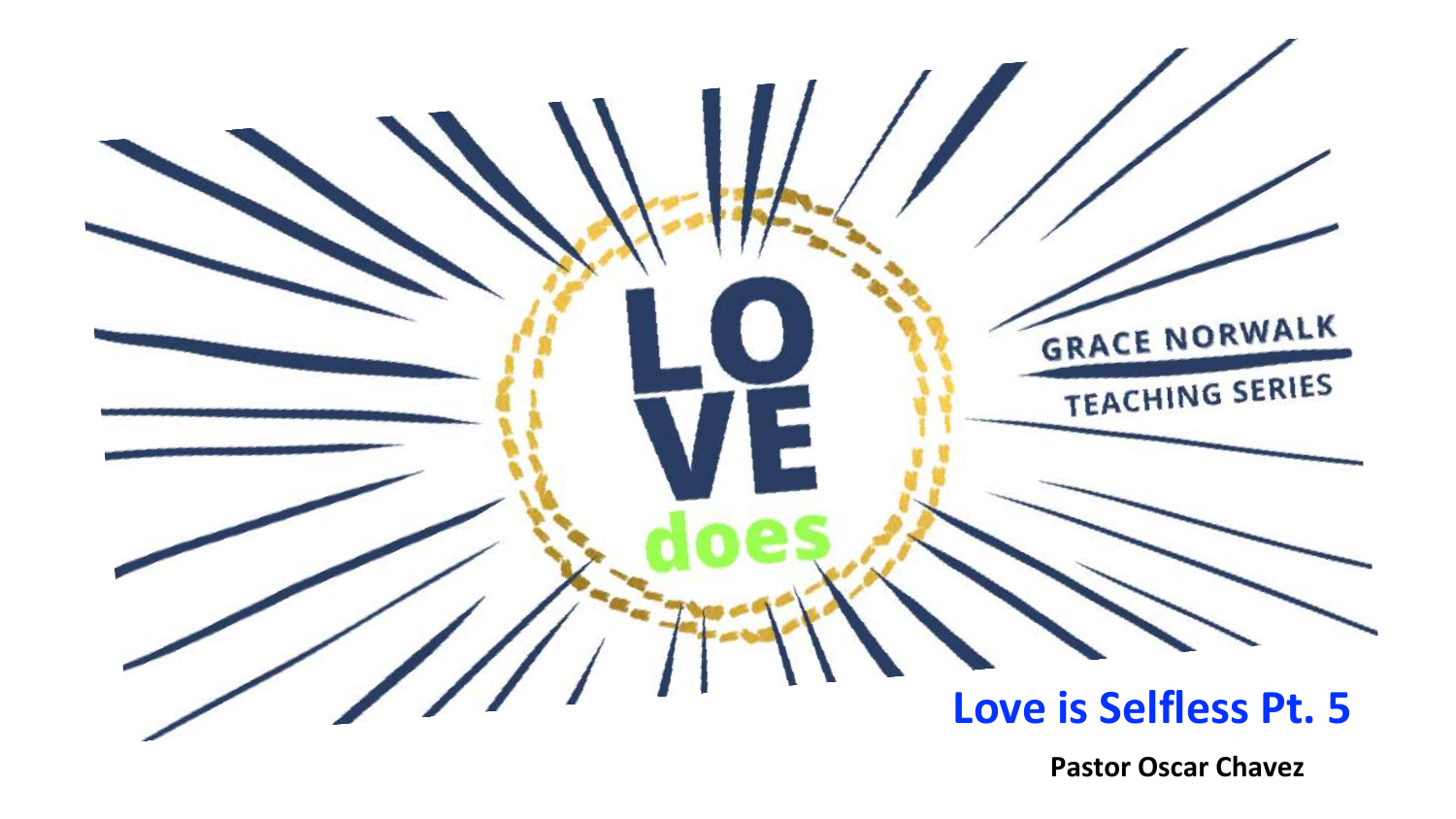# •**SELFISHNESS**

# •**love is SELFLESS**



### **1 Cor. 13:5b** *Love it is not self-seeking*

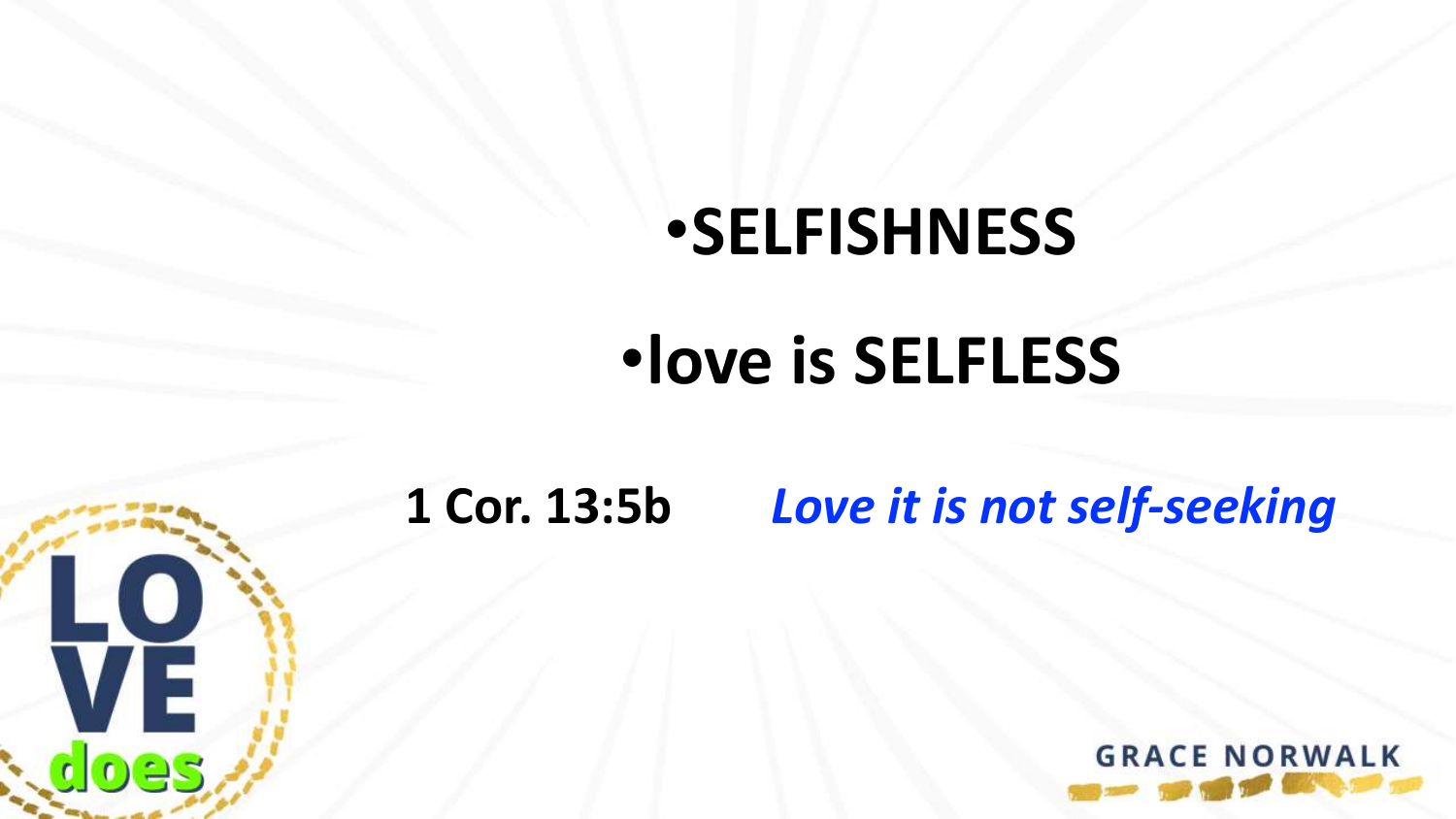## **What exactly is selfishness?**

• Selfishness is **being concerned excessively or exclusively, for oneself or one's own advantage, pleasure, or welfare, regardless of others**.



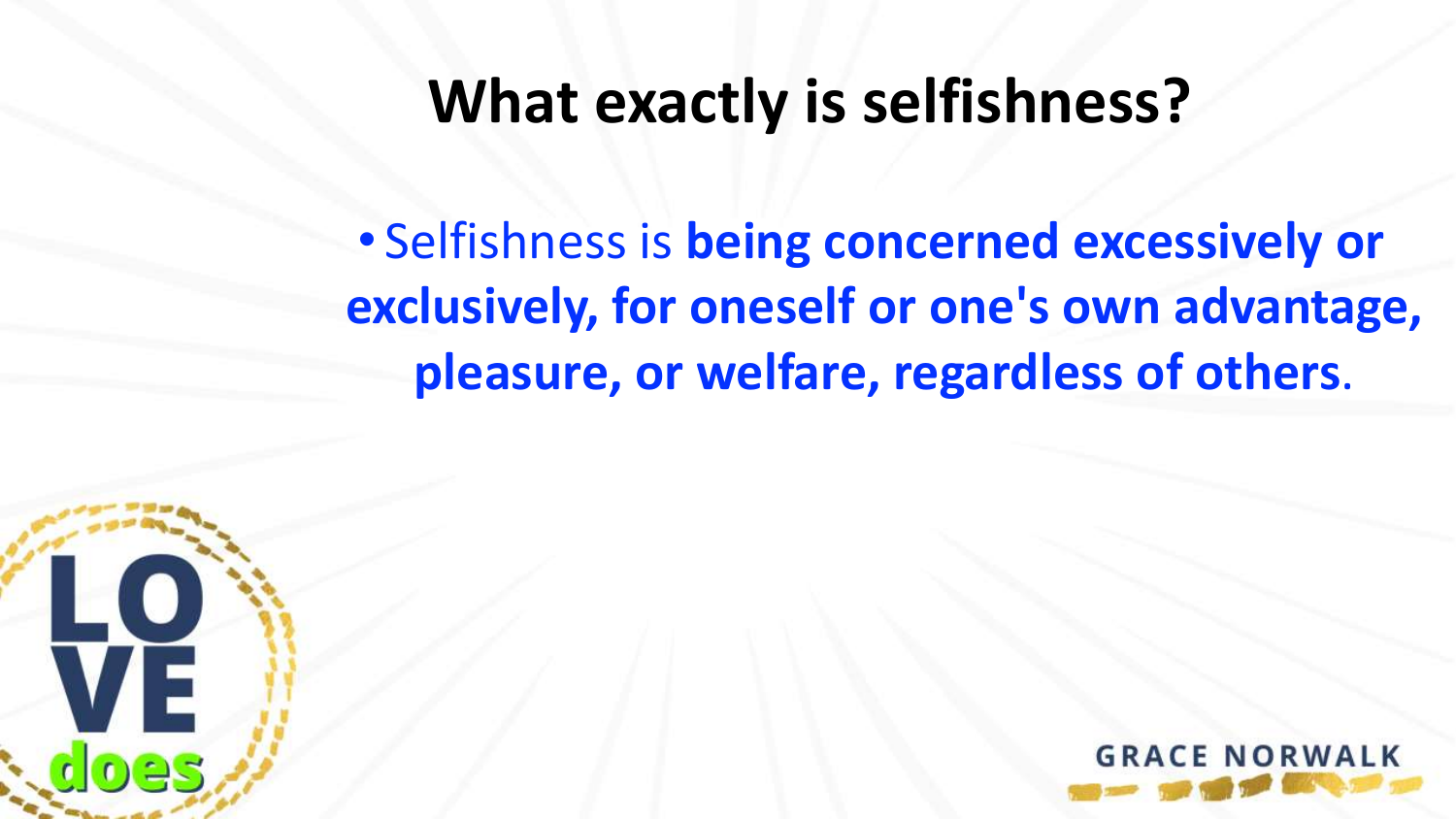## **What exactly is selfishness?**

• **Selfishness is seeking your own good without caring for the good of others** 

• **1 Corinthians 10:24** 

50

VĚ.

• "*We should stop looking out for our own interests and instead focus on the people living and breathing around us."*

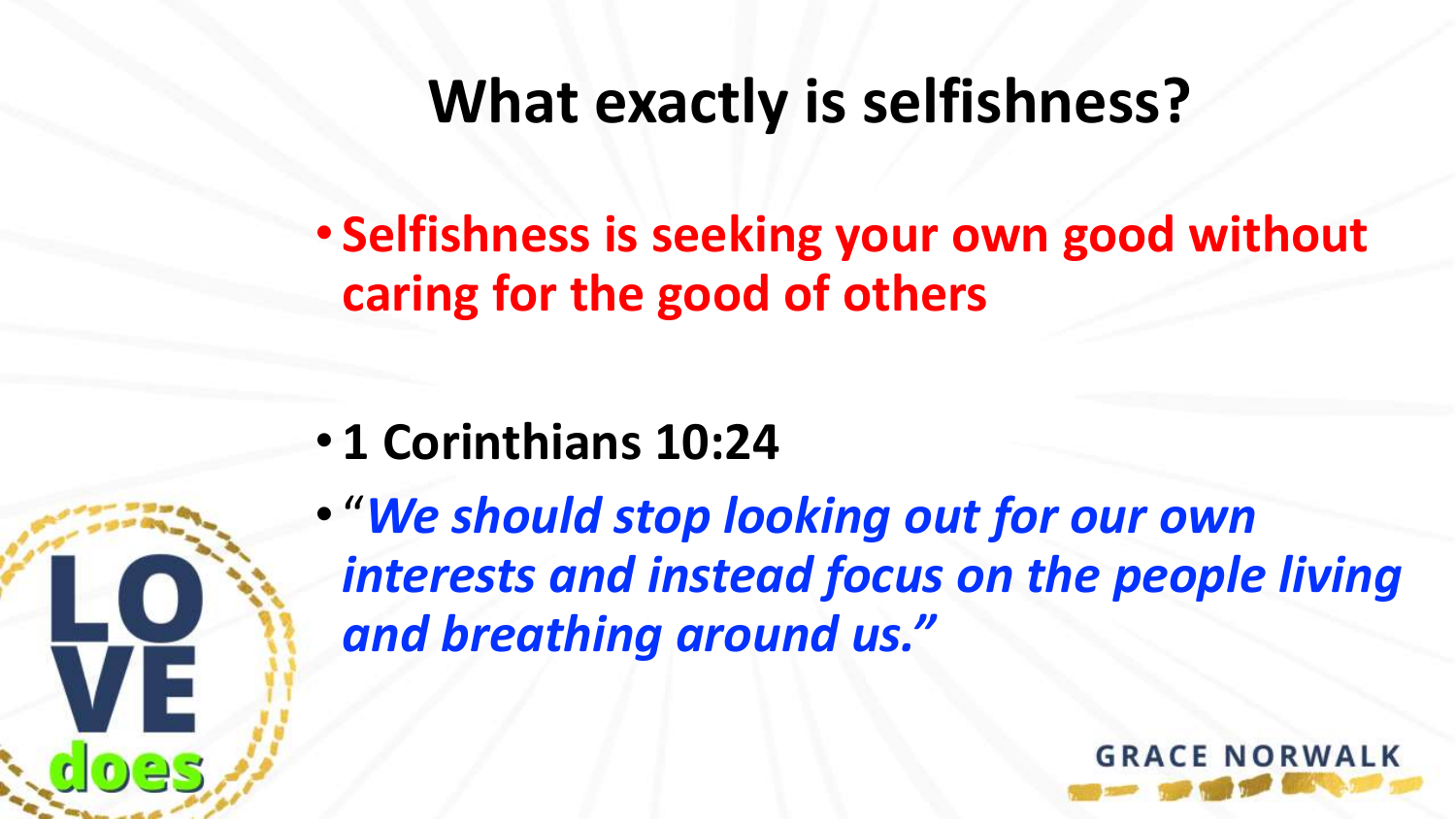## **What exactly is selfishness?**

• **2 Timothy 3:1-2** 

"But realize this, that in the last days difficult times will come. *For men will be lovers of self*, lovers of money, boastful, arrogant, revilers, disobedient to parents, ungrateful, unholy."

#### • **Judges 21:25**

VE

"In those days there was no king in Israel; *everyone did what was right in his own eyes*."

**GRACE NORWA**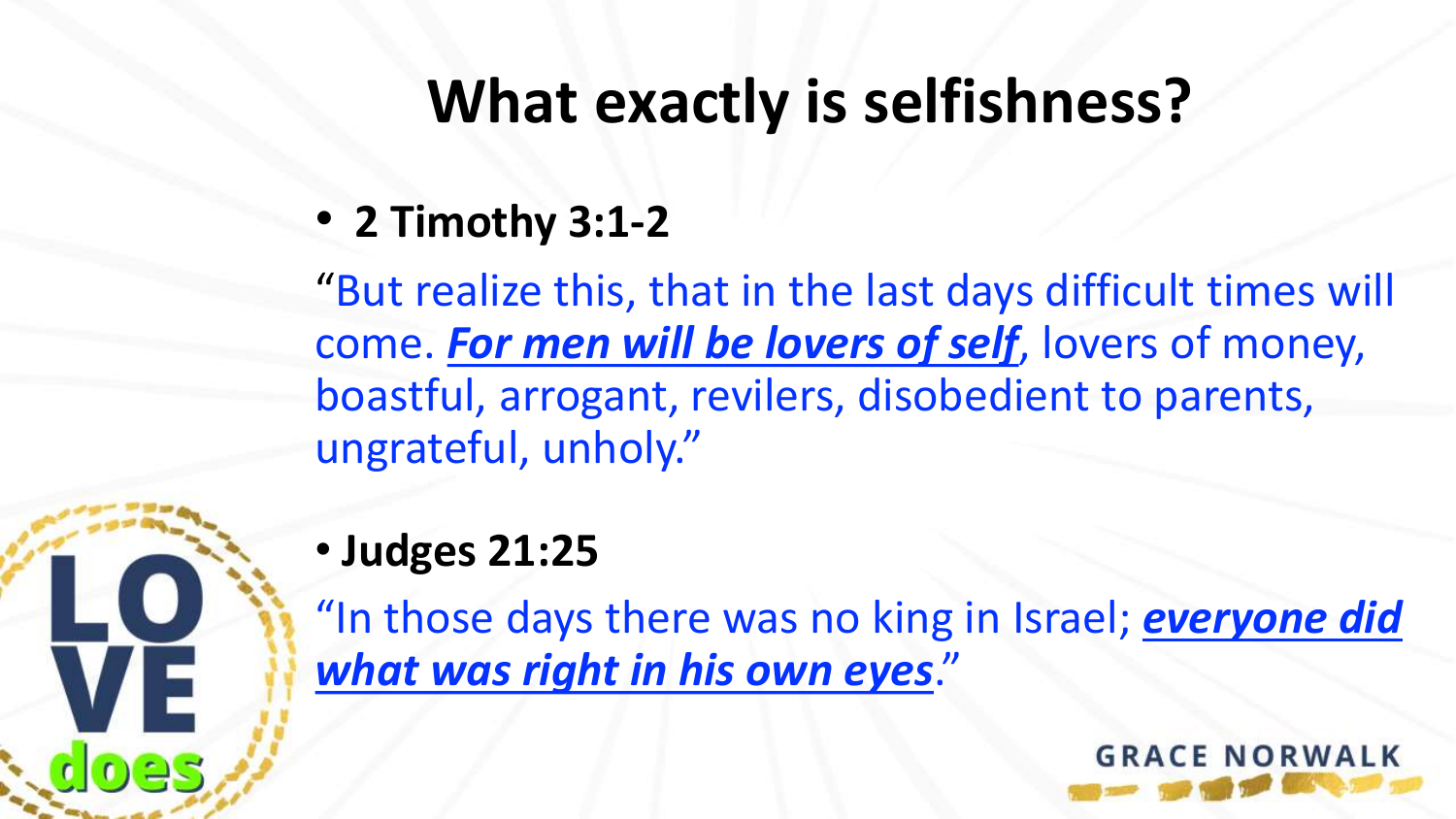"Selfishness seeks its own private happiness at the expense of others. **Love seeks its happiness in the happiness of the beloved. It will even suffer and die for the beloved in order that its joy might be full in the life and purity of the beloved**."

VE

125

**John Piper**

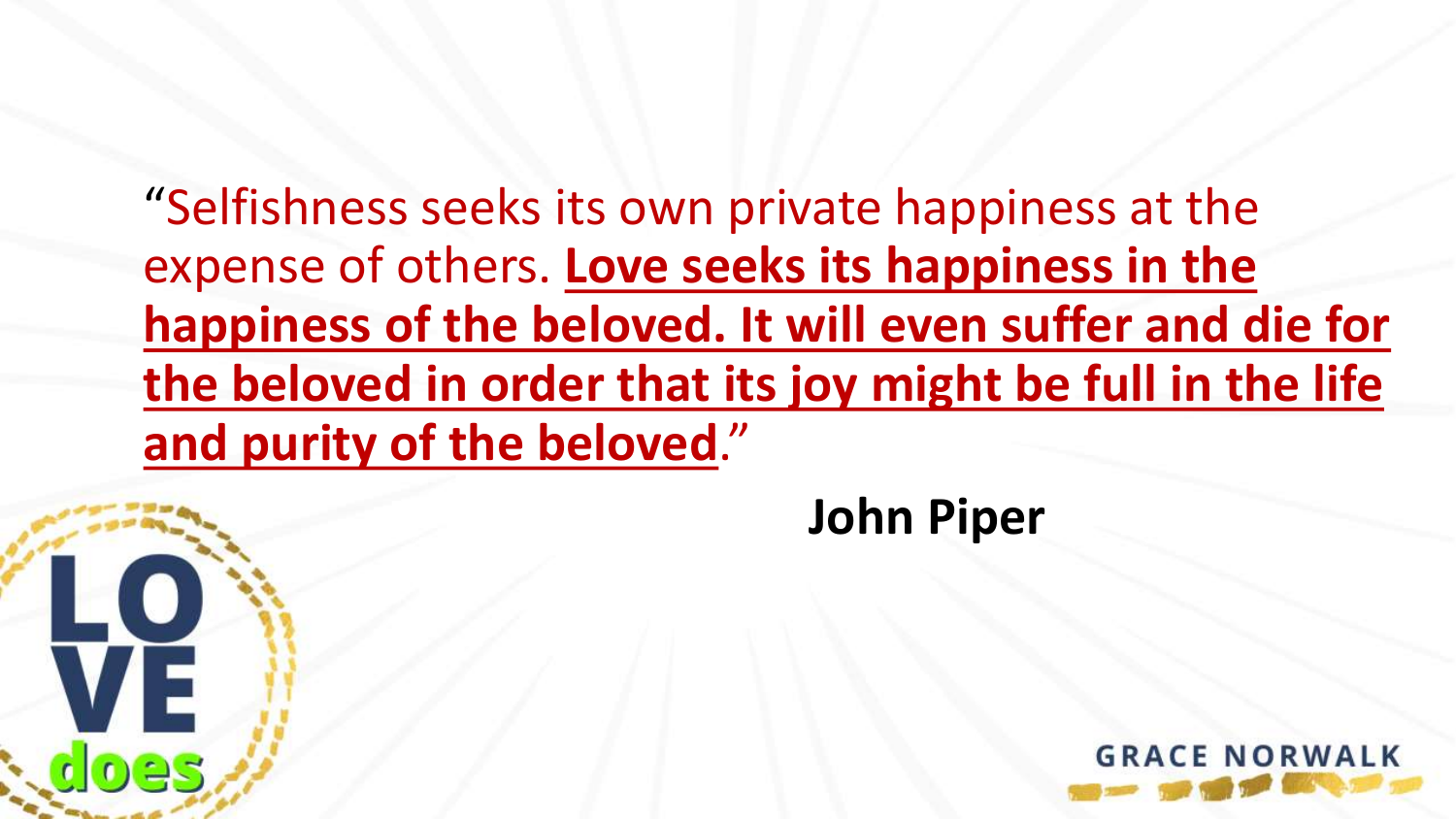•**Cain and Abel…**

•**Achan….**



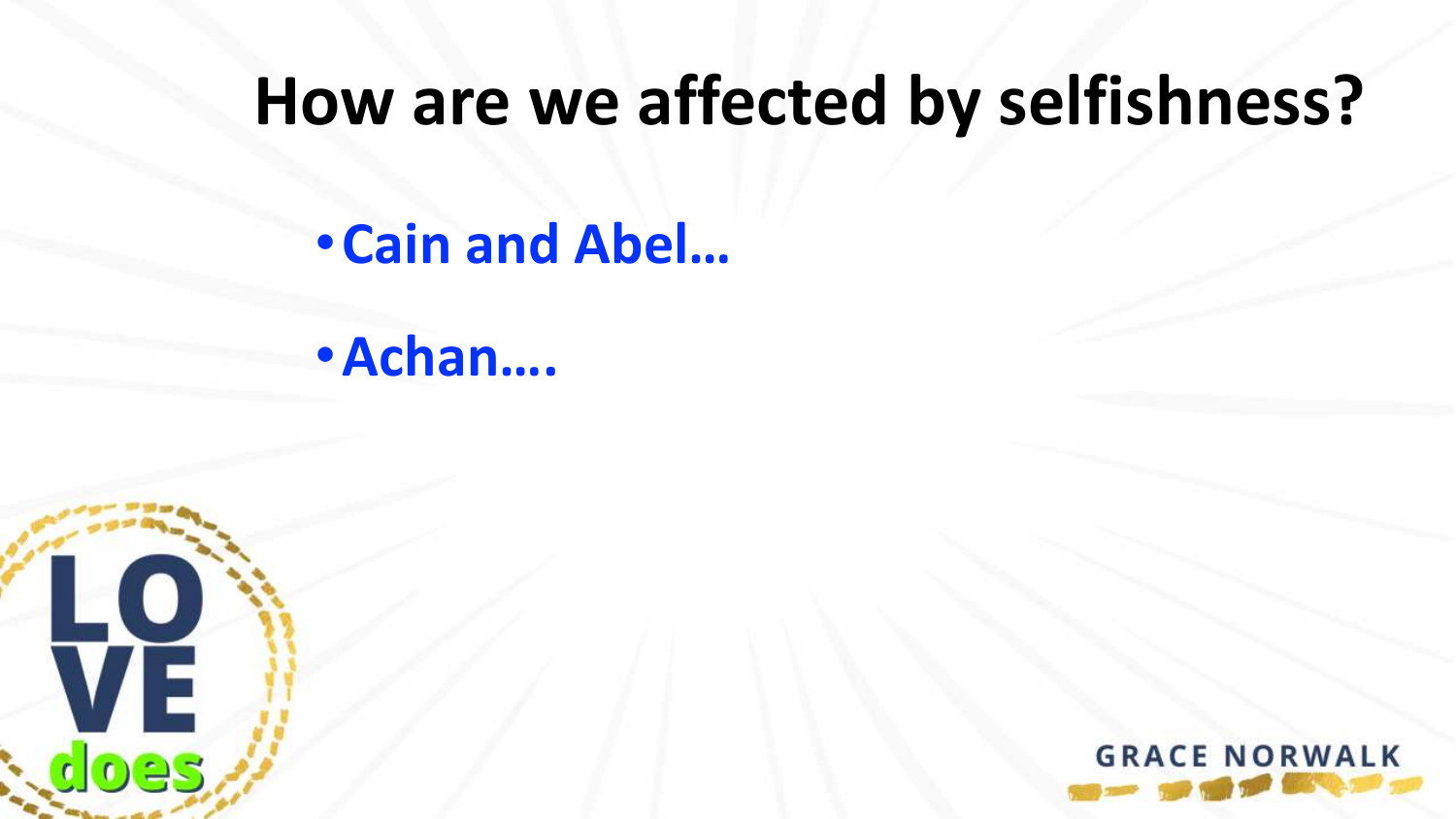- **Joshua 7:19**
- **<sup>19</sup>** *Then Joshua said to Achan, "My son, give glory to the Lord, the God of Israel, and honor him. Tell me what you have done; do not hide it from me."*
- **<sup>20</sup>** *Achan replied, "It is true! I have sinned against the Lord, the God of Israel. This is what I have done: <sup>21</sup> When I saw in the plunder a beautiful robe from Babylonia, two hundred shekels of silver and a bar of gold weighing fifty shekels, I coveted them and took them. They are hidden in the ground inside my tent, with the silver underneath."*

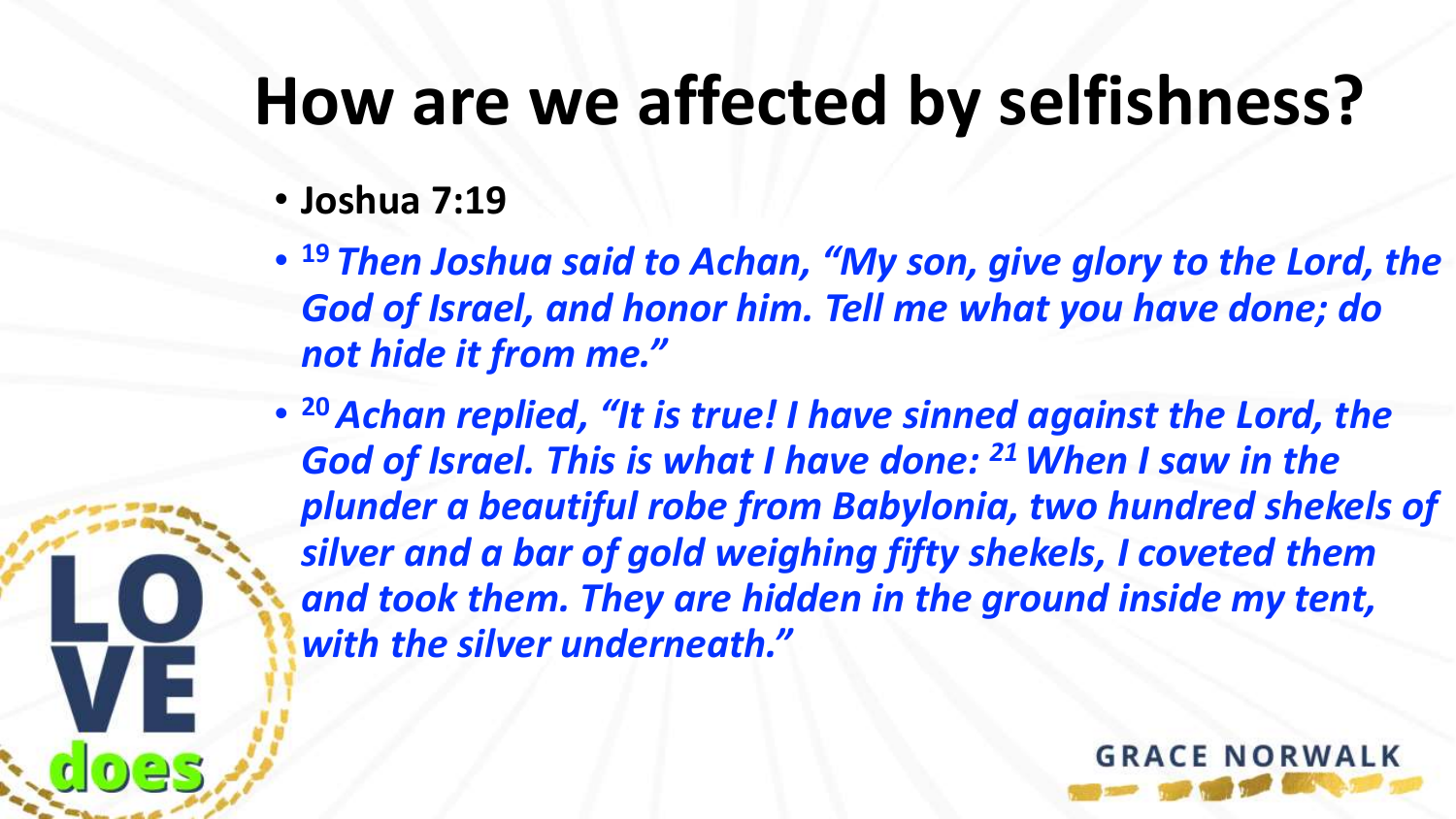#### • **Joshua 7**

**VE** 

• **<sup>22</sup>** *So Joshua sent some men to make a search. They ran to the tent and found the stolen goods hidden there, just as Achan had said, with the silver buried beneath the rest. <sup>23</sup> They took the things from the tent and brought them to Joshua and all the Israelites. Then they laid them on the ground in the presence of the Lord*.

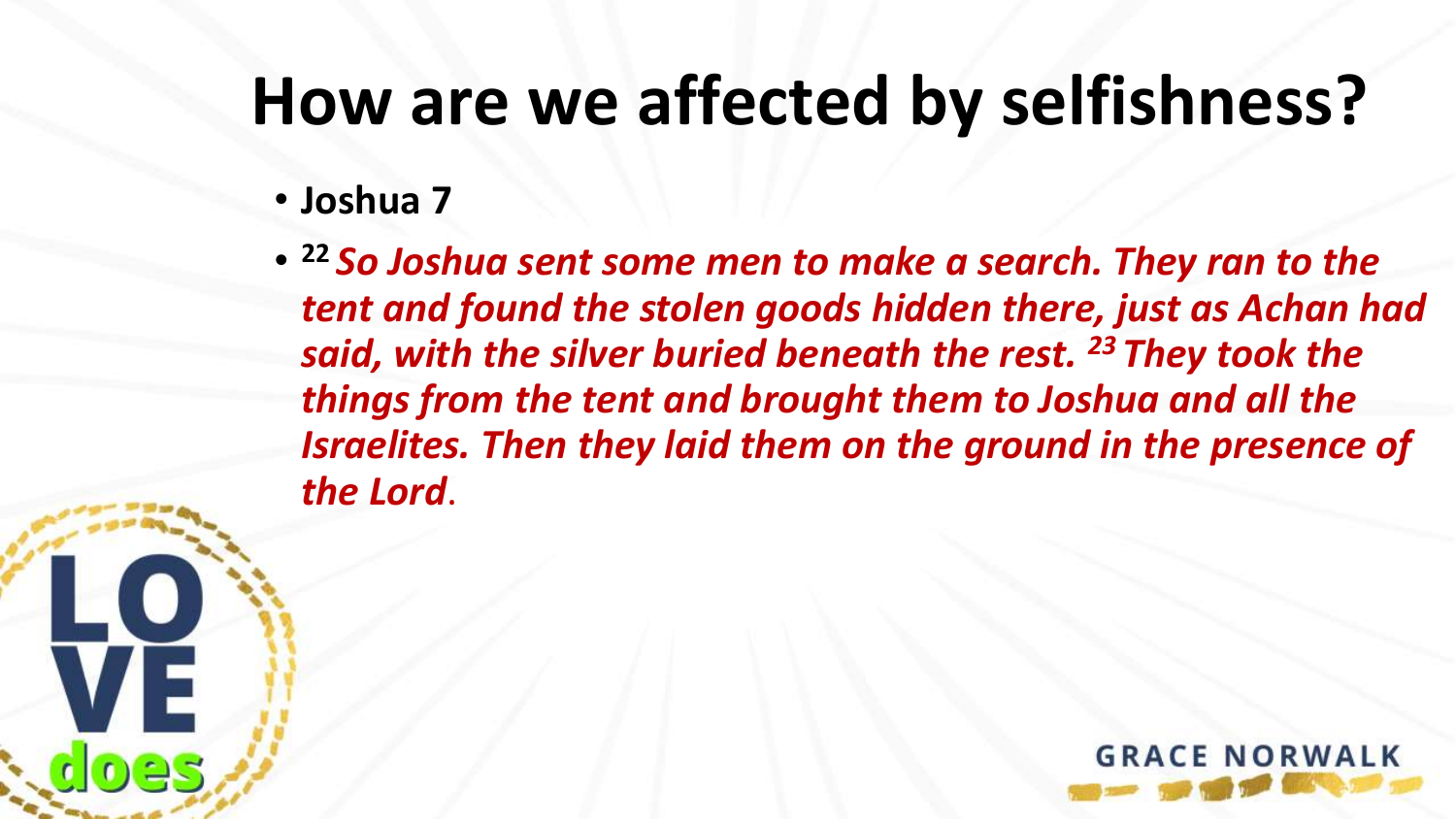#### • **Joshua 7**

• .

• **<sup>24</sup>** *Then Joshua and all the Israelites took Achan, the silver, the robe, the bar of gold, his sons, daughters, cattle, donkeys, sheep, goats, tent, and everything he had, and they brought them to the valley of Achor. <sup>25</sup> Then Joshua said to Achan, "Why have you brought trouble on us? The Lord will now bring trouble on you." And all the Israelites stoned Achan and his family and burned their bodies. <sup>26</sup> They piled a great heap of stones over Achan, which remains to this day. That is why the place has been called the Valley of Trouble[[d\]](https://www.biblegateway.com/passage/?search=Joshua+7%3A19-26&version=NLT#fen-NLT-5979d) ever since. So the Lord was no longer angry.*

**GRACE NORWA**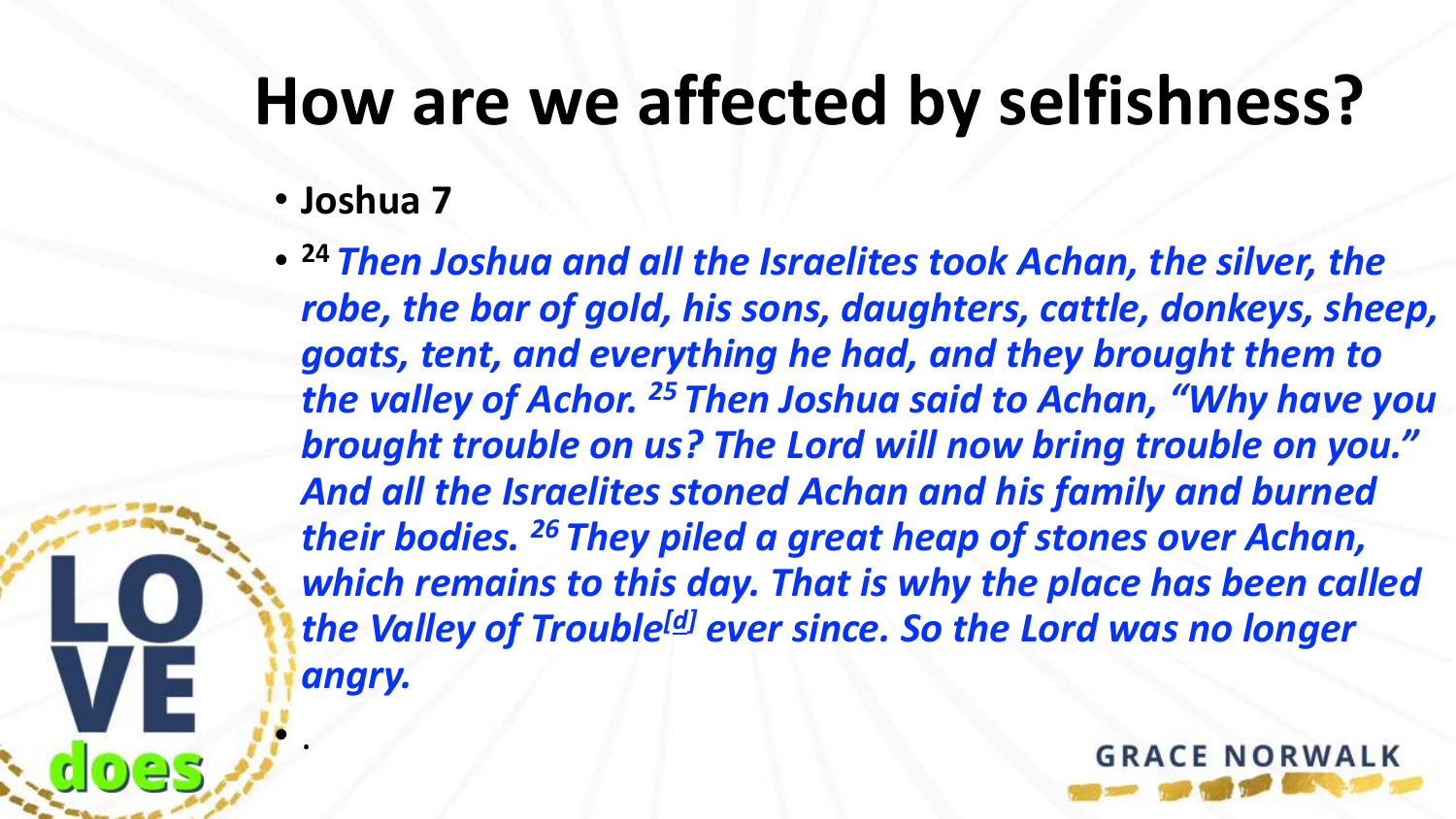• **Rom. 2:8**

VE

es

• **<sup>8</sup>** *Those who love only themselves and do not obey the truth, but do what is wrong, will be punished by God. His anger will be on them…….*

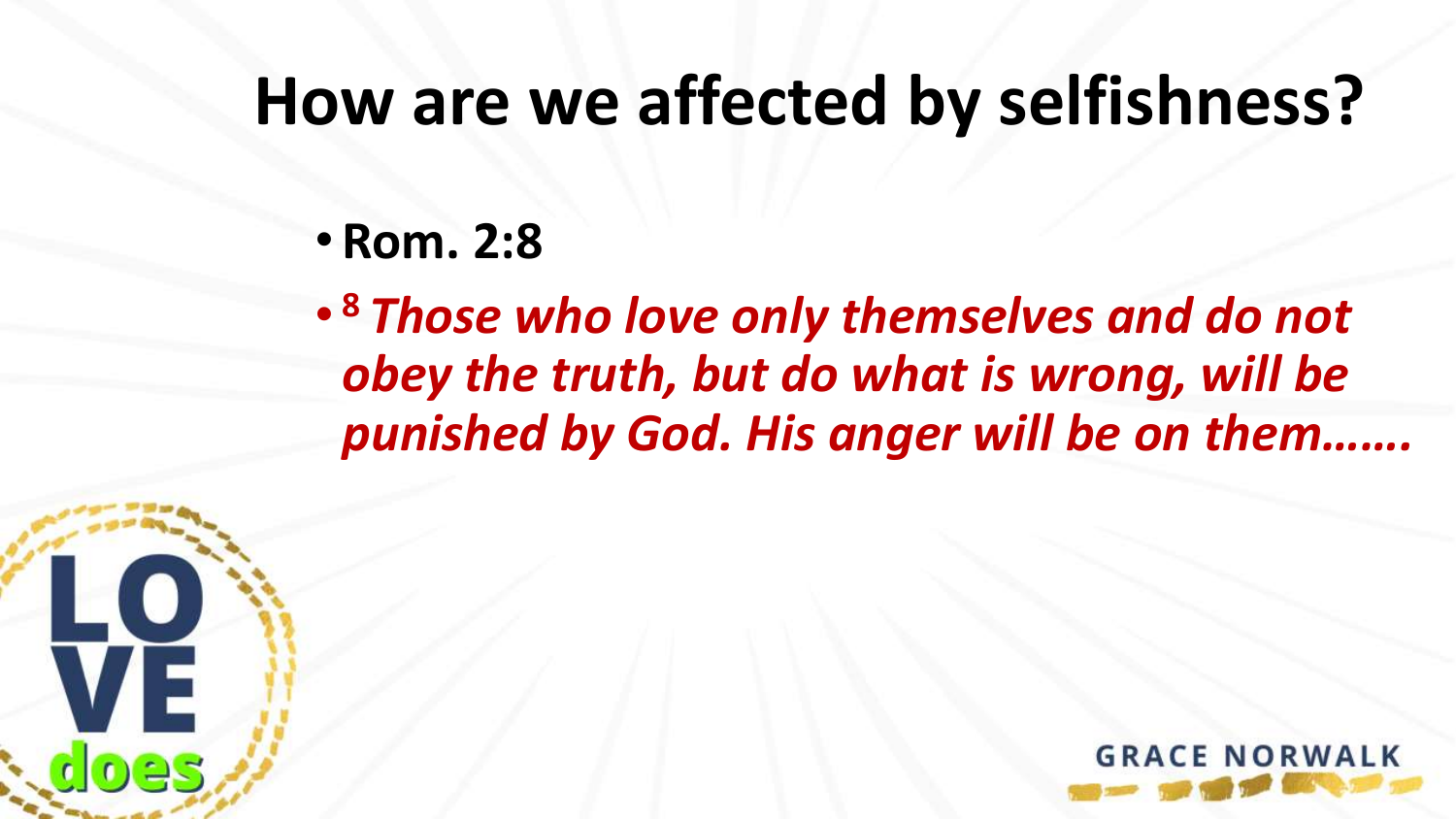- James 4
- **1** *What is the cause of wars and fighting among you? is it not in your desires which are at war in your bodies?*
- *<sup>2</sup> You are burning with desire, and have not your desire, so you put men to death; you are full of envy, and you are not able to get your desire, so you are fighting and making war*
- Selfishness is an intense desire…..
- *epidsuméo* =

VE.

**I long for, covet, lust after, set the heart upon.**

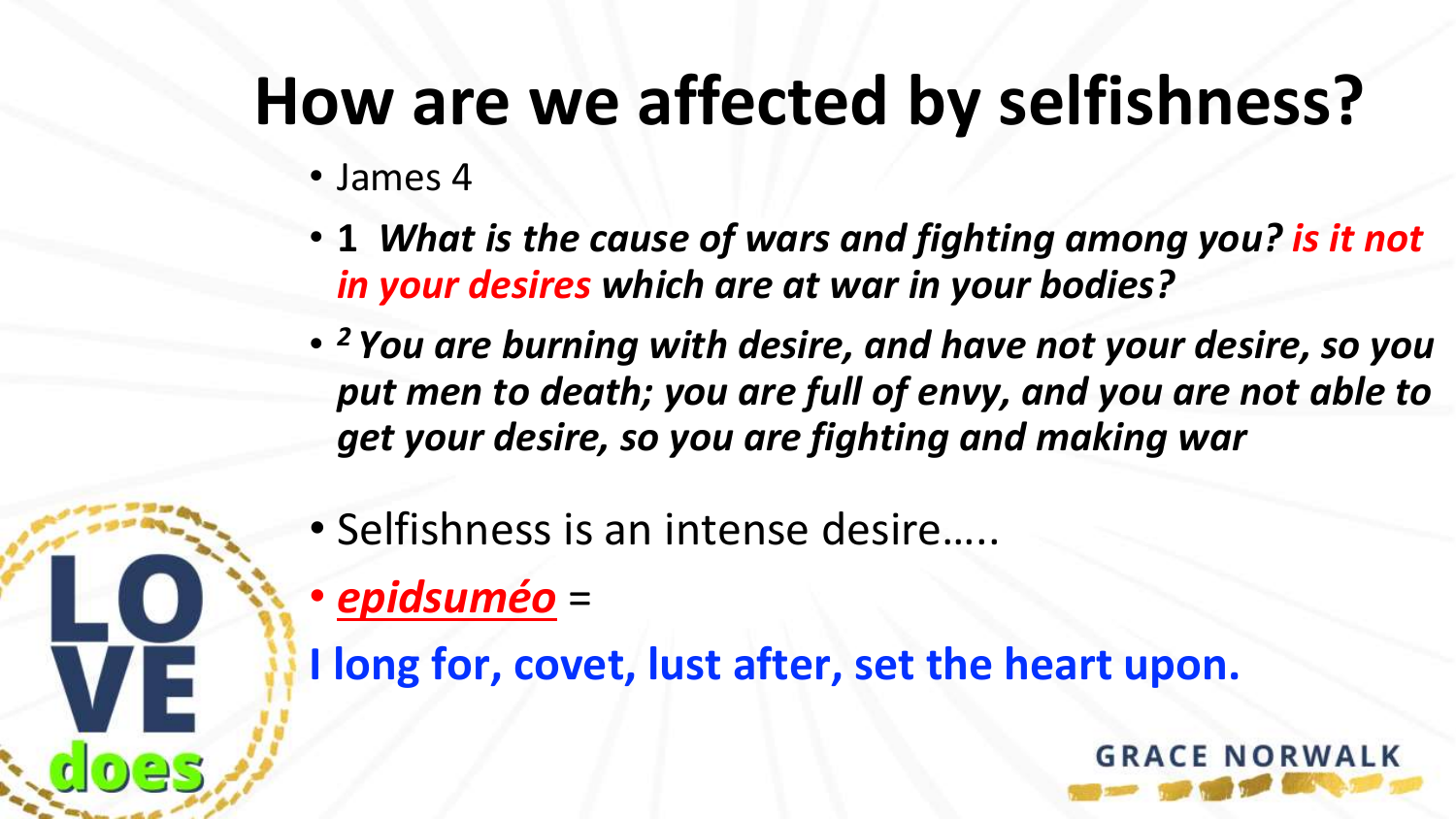• **Selfishness and selflessness are two opposites that we should be aware of. When we are selfish, we are focusing all of our attention ultimately on ourselves. When we are selfless, we are focusing all of our heart on others**

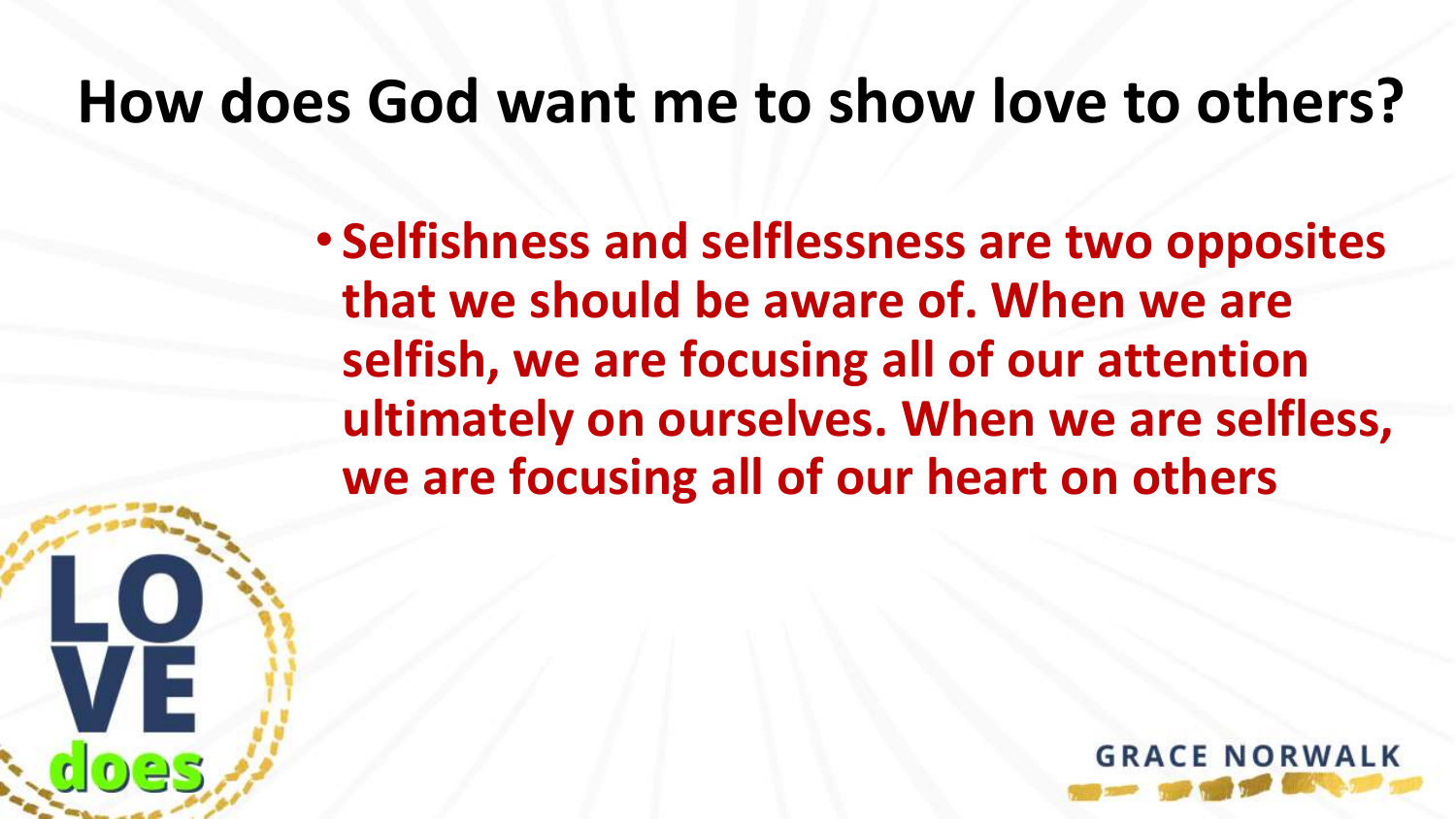•**When you care for others before your own desires**

Philippians 2:20-21

*"I have no one else like Timothy, who genuinely cares about your welfare. 21 All the others care only for themselves and not for what matters to Jesus Christ."*

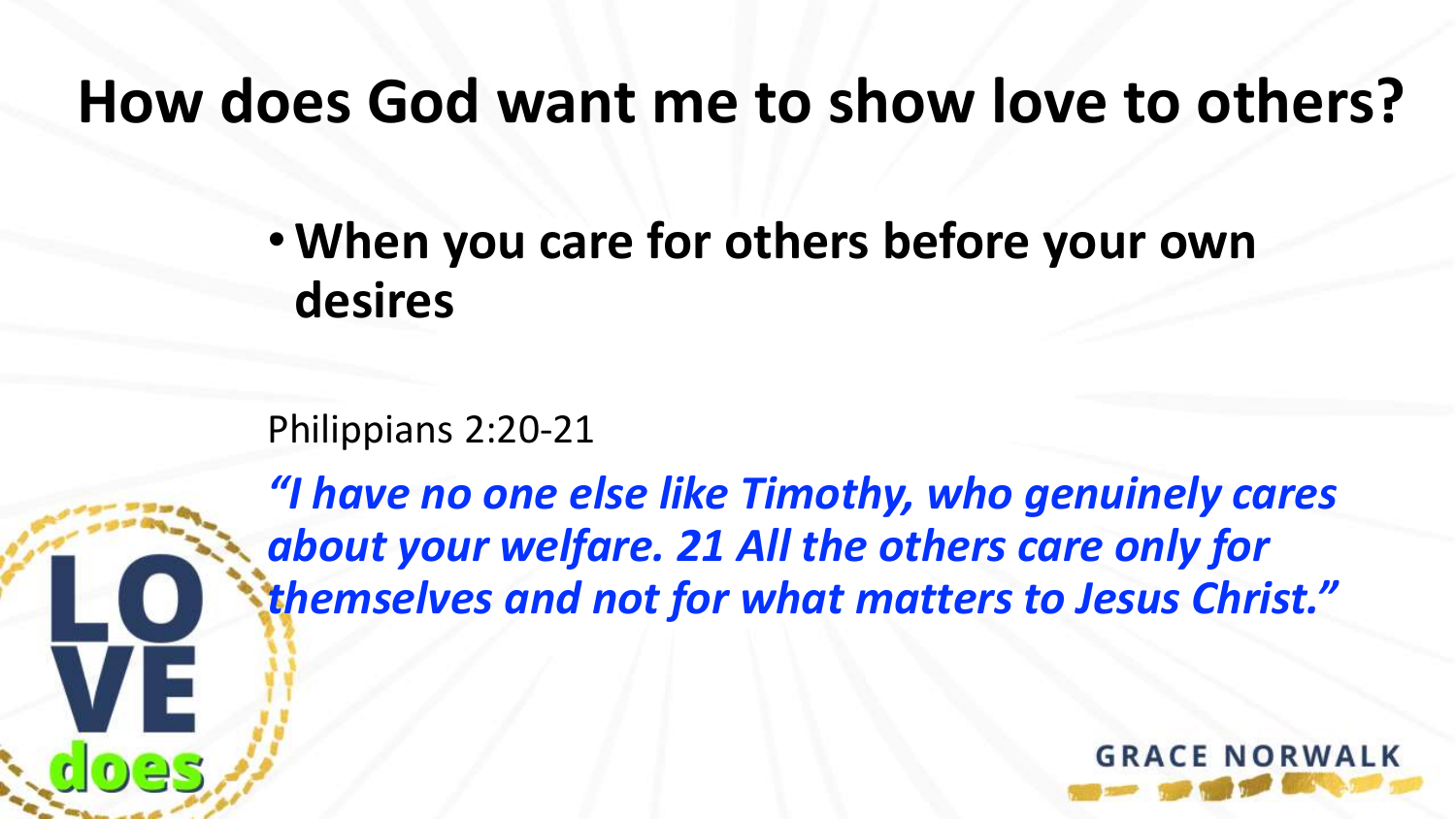•**When you understanding how to have empathy with others**

• 1 Corinthians 9:22

• *"To the weak I became weak, to win the weak. I have become all things to all men, so that by all possible means I might save some."*

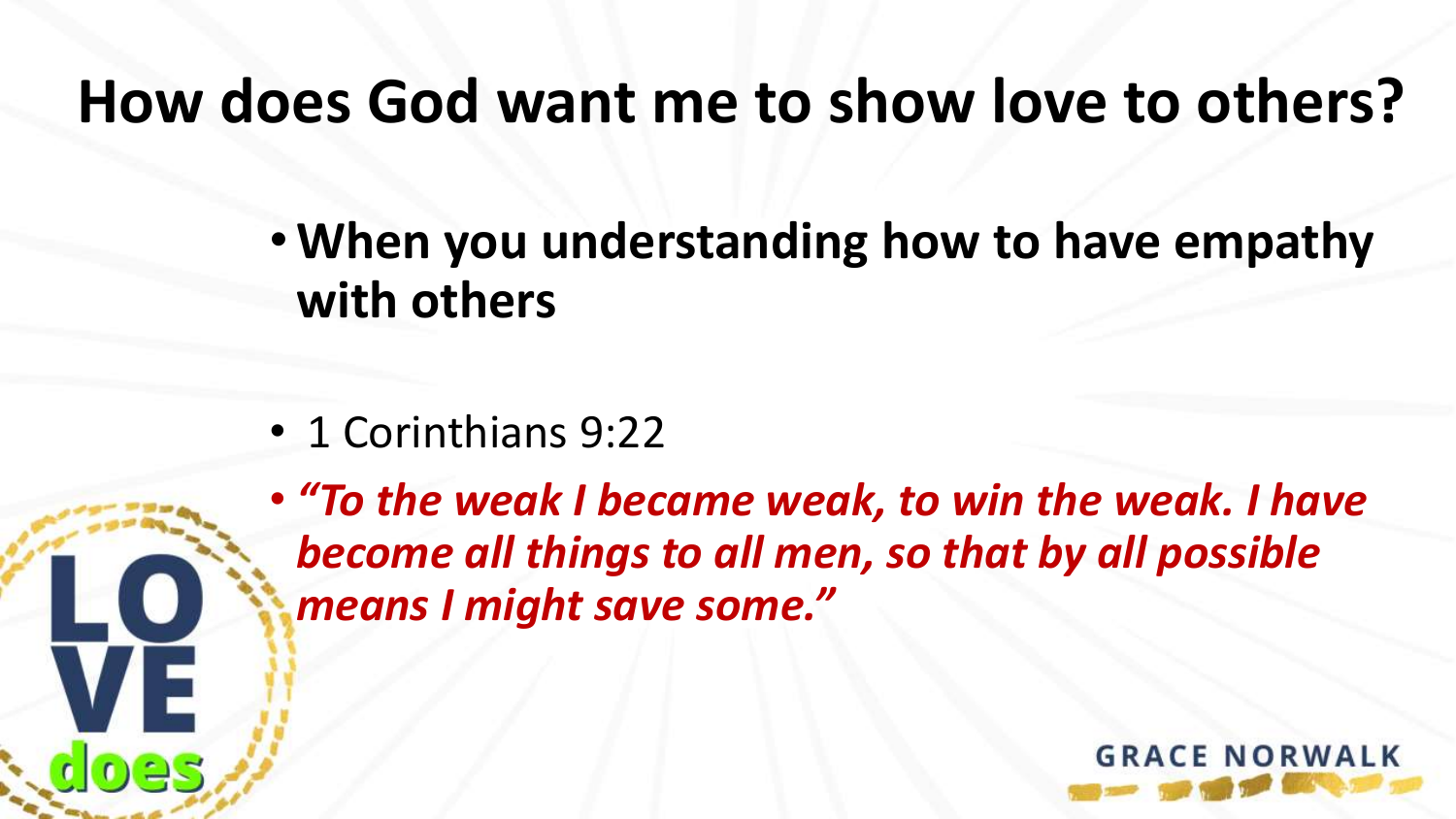•**When you don't live for yourself but you live to please God**

• 2 Corinthians 5:15

• *"And He died for all, so that they who live might no longer live for themselves, but for Him who died and rose again on their behalf."*

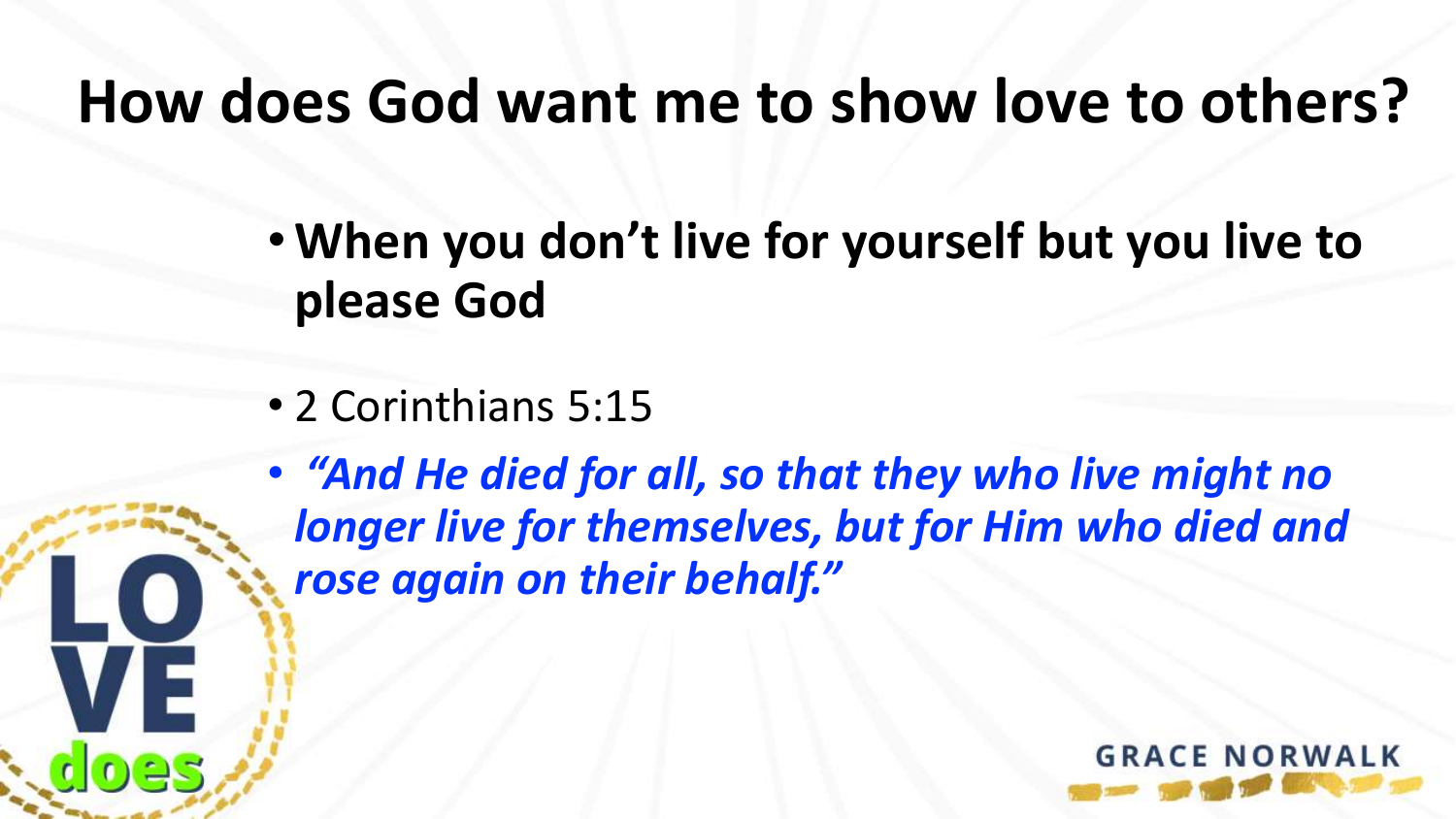•**When you are Patient and kind to others**

Romans 12:10 *"Be kindly affectioned one to another with brotherly love"*

LO

VE

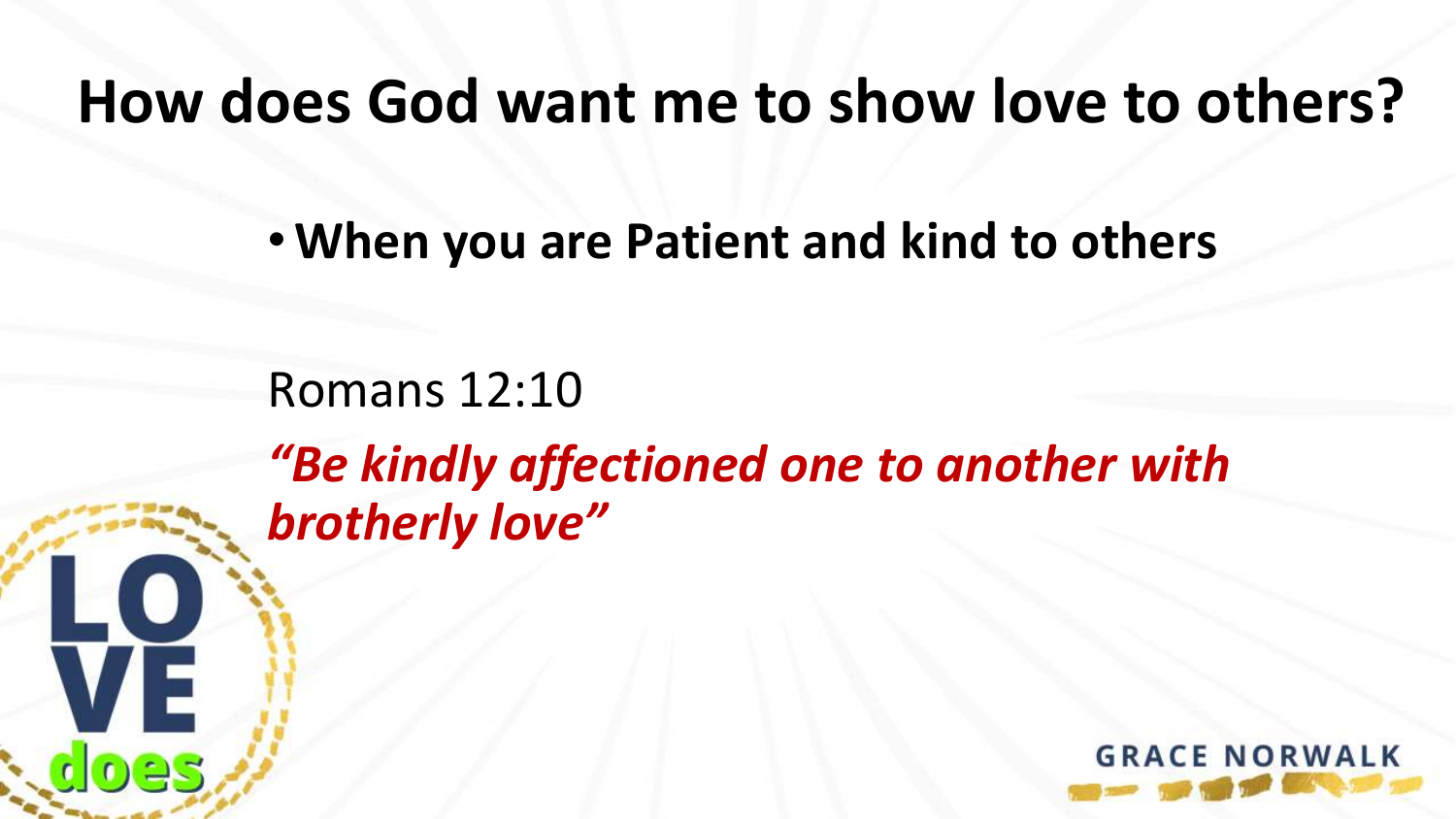•**When you see others as better then your self**

Philippians 2:3-4

**<sup>3</sup>** *Let* **nothing** *be done* **through selfish ambition or conceit, but in lowliness of mind let each esteem others better than himself……**

**<sup>4</sup> Let each of you look out not only for his own interests, but also for the interests of others.**

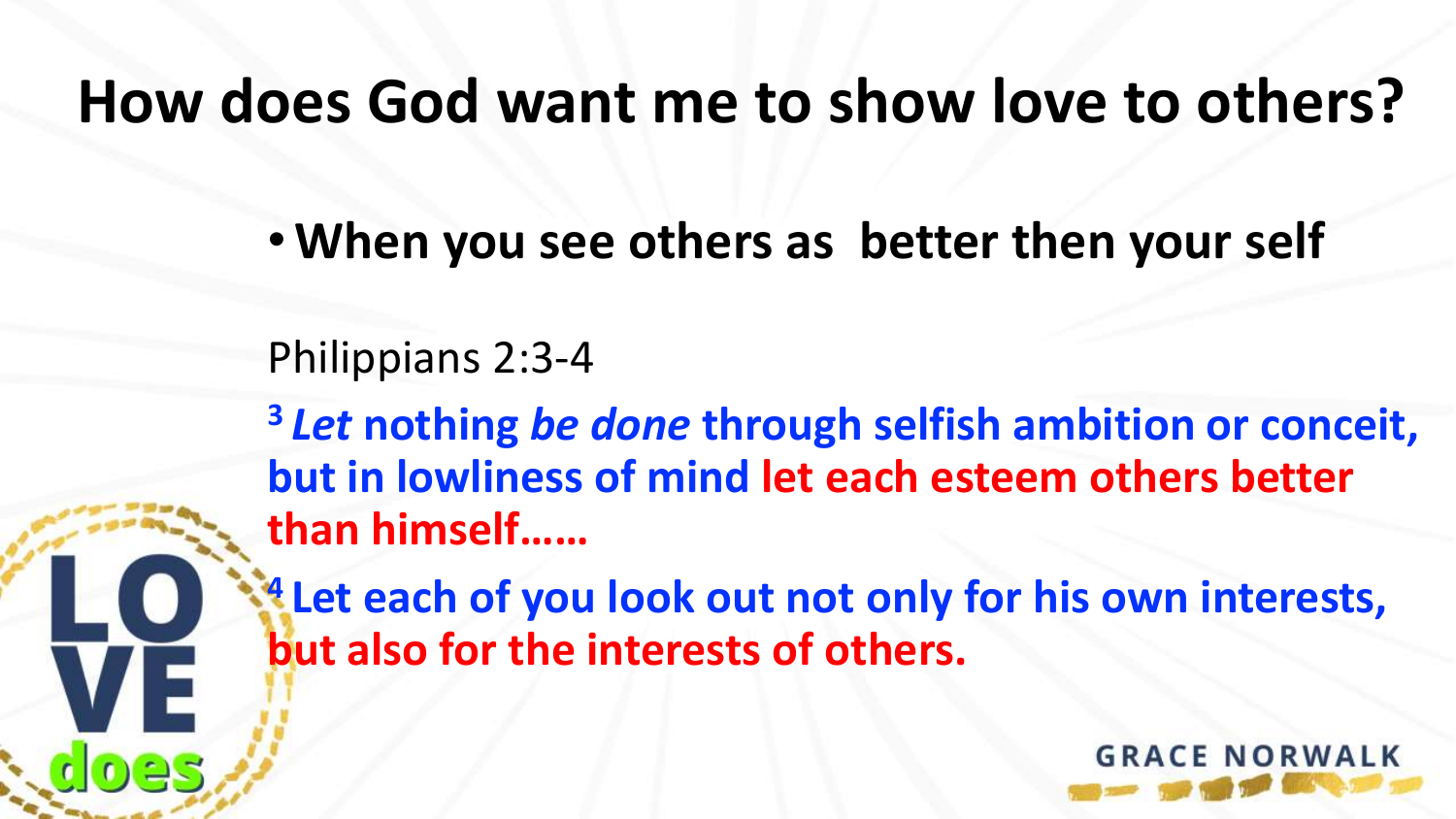• **Philippians 2:5-11**

*5 In your relationships with one another, have the same mindset as Christ Jesus:*

*<sup>6</sup> Who, being in very nature God, did not consider equality with God something to be used to his own advantage;*

*7 rather, he made himself nothing by taking the very nature of a servant, being made in human likeness. <sup>8</sup> And being found in appearance as a man, he humbled himself by becoming obedient to death—even death on a cross* **GRACE NORWAL**